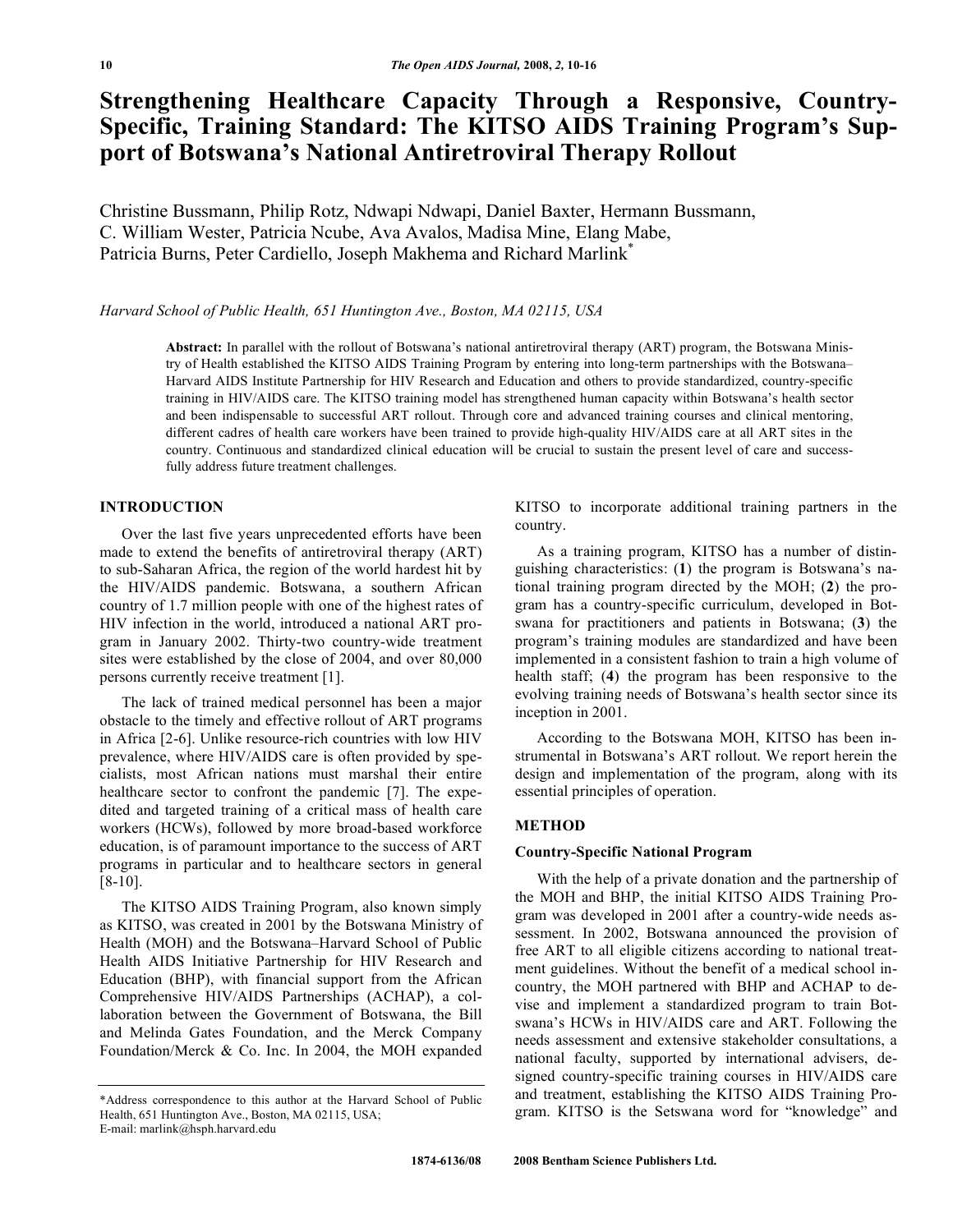also serves as an acronym for "Knowledge Innovation and Training Shall Overcome" AIDS.

#### **Standardized Curricula**

 The KITSO training modules serve as the standard for training in HIV/AIDS care and treatment throughout Botswana's public and private healthcare systems. KITSO consists of four didactic and practical core modules to facilitate the ART rollout, two advanced modules to consolidate and extend the HIV/AIDS knowledge and experience of Botswana's HCWs, and two satellite modules for non-medical staff (Fig. **1**).

and Epidemiology, Laboratory Diagnostics in ARV Therapy, Principles of ARV Therapy, Pediatric Considerations and ARV Dosing, ARV Drug Toxicity, Drug-Drug Interactions, ARV Drug Resistance and Treatment Failure, Adherence, Adult and Pediatric Opportunistic Infections, Prevention of Mother-to Child Transmission (PMTCT), and Post-Exposure Prophylaxis.

 *Integrated Practical Attachment* was designed as a hands-on follow-up to *ACCF*, utilizing the high-volume ART clinics established at Botswana's two referral hospitals for clinical mentoring in adult and pediatric ART. Doctors, nurses, and pharmacy staff are taught under the guidance of



**Fig. (1).** KITSO-BHP curriculum delivery diagram.

 Module implementation is standardized for all KITSO courses. Full attendance is required, and participants complete both a baseline assessment and a final examination. HCWs who meet the requirements set by the MOH receive certificates verifying successful course completion.

 Regular monitoring and evaluation has been performed since the program's inception to assess the quality, integrity, and standardization of the training program.

## **Core Modules**

 *AIDS Clinical Care Fundamentals (ACCF),* a three-day didactic training course for doctors, pharmacists, nurses, pharmacy technicians, and social workers was designed to prepare Botswana's HCWs with the information and skills necessary to begin provide basic ART. This baseline module, which includes both adult and pediatric content, is comprised of lectures, case study discussions, practice exercises, and question and answer sessions. During the course, the following 12 core topic areas are addressed: Introduction to the Botswana National ARV Program, HIV Pathophysiology

experienced national clinicians, who in turn are supported by international experts from various MOH collaborators. Doctors attach for four weeks of mentorship, maintained a clinical logbook, and gained the confidence and ability to see patients independently, while working under expert supervision and support. Nurses and pharmacy staff attach to the same ART clinics for two week rotations to gain experience in the national protocols for adherence counseling, treatment initiation, and treatment follow-up.

 *Laboratory Fundamentals*, a one-day didactic and practical module, was designed for laboratory personnel and HCWs involved in the collection and processing of laboratory specimens for the ART program. This training includes practical background on the testing protocols for the ART program, sample collection, labeling, testing procedures, results interpretation and reporting, and basic biosafety.

#### **Advanced Modules**

 *Advanced HIV/AIDS Care and Treatment* is an intense five-day course for doctors and pharmacists who have suc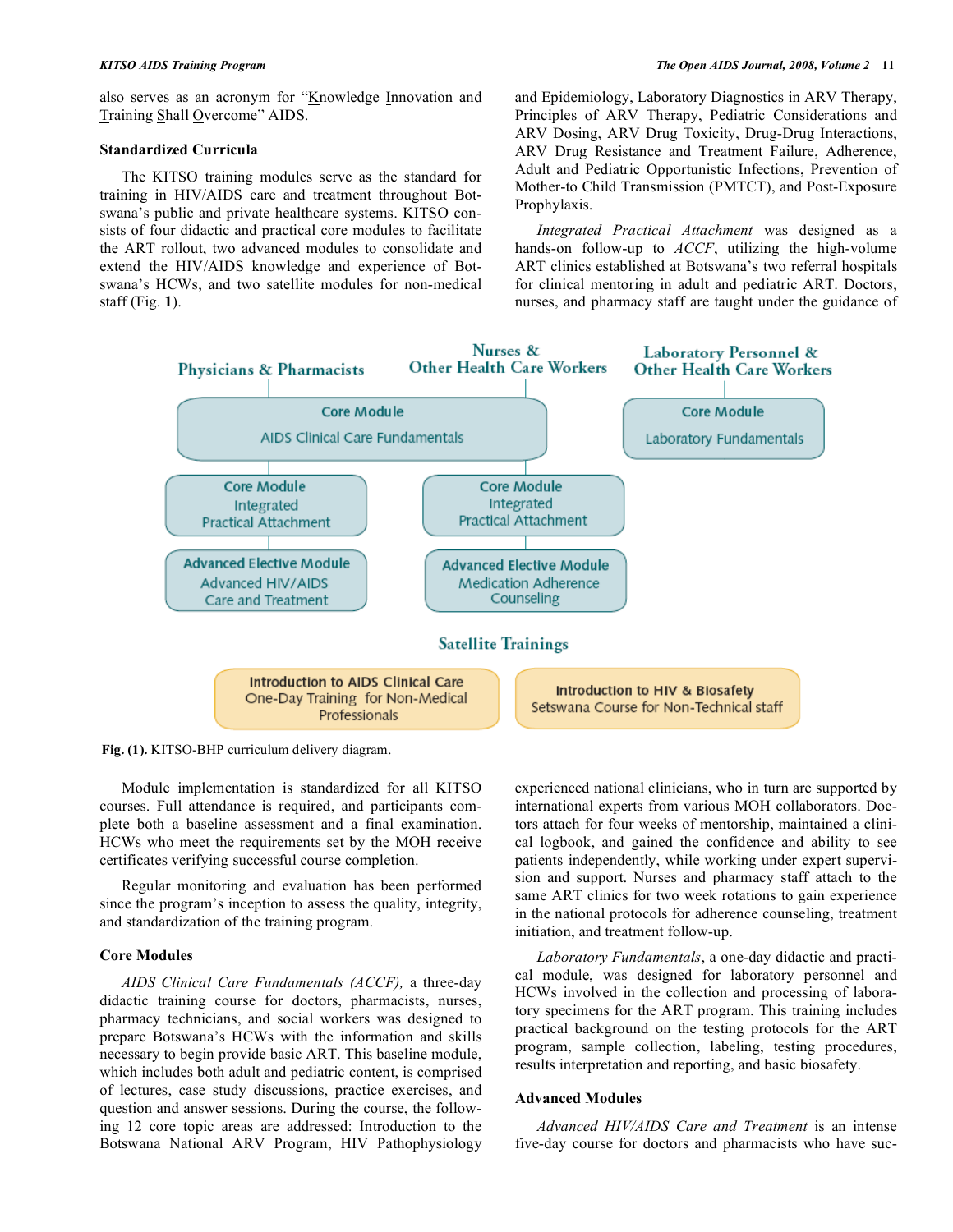cessfully completed *ACCF* and have subsequently gained clinical experience in ART. The course addresses advanced ARV treatment challenges and provides in-depth information in the areas of HIV virology and immunology, ARV drug resistance, principles of ARV therapy, management of treatment failure, management of opportunistic infections, PMTCT, pediatric-specific issues, and relevant findings from HIV/AIDS research conducted in Botswana and throughout the world. This didactic module includes extensive case study discussions, incorporating actual patient cases provided by course participants, to illustrate and reinforce optimal care and treatment within the Botswana setting.

 The *Medication Adherence Counseling (MAC)* module is a three-day interactive training module for nurses, pharmacy technicians, and social workers from active ARV treatment centers. Focusing on potential barriers to medication adherence in the Botswana context, this course combines lectures, case discussions, role-playing, and interactive activities to strengthen adherence counseling skills.

## **Satellite Modules**

 Two one-day satellite training modules—*Introduction to HIV and Biosafety,* a course taught in Setswana for support staff (orderlies, cleaners, drivers, etc.) and *Introduction to AIDS Clinical Care* for lay counselors, family welfare educators, and other non-medical professionals—provide nonmedical staff with training relevant to their responsibilities.

## **Responsive and Flexible Implementation**

 The model of training for HCWs in Botswana has mirrored the MOH's general approach for the ART program. Training was initially a central, vertical effort to equip core treatment teams to participate in the ART rollout. Following this, training courses have been implemented as ongoing ART site support. This expansion involved the introduction of two advanced modules and continued training in *AIDS Clinical Care Fundamentals* targeting HCWs recruited from all facilities in response to the continued decentralization of the national ART program.

 KITSO courses, initially implemented centrally in the capital, are now implemented in centralized, regional, and facility-based formats.

## *ART Rollout Training*

 Botswana's rollout of ART to 32 treatment sites countrywide was accomplished through a step-wise approach. The initial 32 sites included a main clinic, usually termed an IDCC (Infectious Disease Care Clinic) which was integrated into the existing hospital and linked to 2-5 designated satellite clinics that conduct screening and referrals. Treatment sites were first established in areas of high population density and easy accessibility, followed by the rollout of ART to smaller and more rural sites.

 The training preparation of a critical mass of HCWs at treatment sites was an essential step for the successful countrywide rollout of ART [2]. Core Treatment Teams, which were prioritized for training, consisted of 20 staff from the hospital IDCC and four staff from each satellite clinic. The

- (**1**) Core Treatment Teams first received training in *AIDS Clinical Care Fundamentals* in either a facility-based or centralized format, depending on the size of the treatment site. Large treatment sites able to release sizable groups of HCWs for training were offered facility-based training, while smaller treatment sites with staff limitations were pooled with other facilities of similar size, to receive centralized training over a period of four to six weeks (e.g., releasing five staff per week over four weeks to accomplish the training of 20 staff). The training format for smaller facilities enabled simultaneous training of Core Treatment Teams from multiple sites, while avoiding the interruption of ongoing health care services which would have resulted from taking all HCWs from a site for training at one time.
- (**2**) After the successful completion of *ACCF* training, one doctor, one nurse, and one pharmacy staff from each treatment site were attached to one of the two referral hospitals for the *Integrated Practical Attachment*. At the conclusion of the attachment training, participants returned to their treatment sites equipped to begin ARV efforts there and to provide basic mentorship to other HCWs at that facility.
- (**3**) As each treatment site's opening date approached, the *Laboratory Fundamentals* module was conducted at the facility. For support staff, the satellite module, *Introduction to HIV & Biosafety*, was implemented alongside this training, usually on consecutive days.
- (**4**) Before the launch of each treatment site, an experienced ART practitioner (preceptor) from the ACHAP Clinical Preceptorship Program was assigned to the treatment site for 3-6 months, to assist in the final preparations and the initial ART launch, providing ongoing logistical assistance, clinical mentoring, and lectures [6, 11].

#### *Site Support Training*

 Following the country-wide rollout of ART, KITSO introduced *Medication Adherence Counseling* and *Advanced HIV/AIDS Care and Treatment* to build on prior training and hands-on experience among ART providers. Both courses were developed to provide responsibility-specific continuing and advanced training support for HCWs from treatment sites providing ART. These courses, conducted in a centralized format, build specialized knowledge and skills integral to the long-term success of Botswana's ART program.

 These courses—and the *Introduction to AIDS Clinical Care* training for family welfare educators, lay counselors, and health educators—strengthen the ART program and improve the quality of care received by patients in Botswana. *Introduction to AIDS Clinical Care* is conducted at ART sites by the BHP-PEPFAR Master Trainer Program, another MOH-coordinated training program that was begun more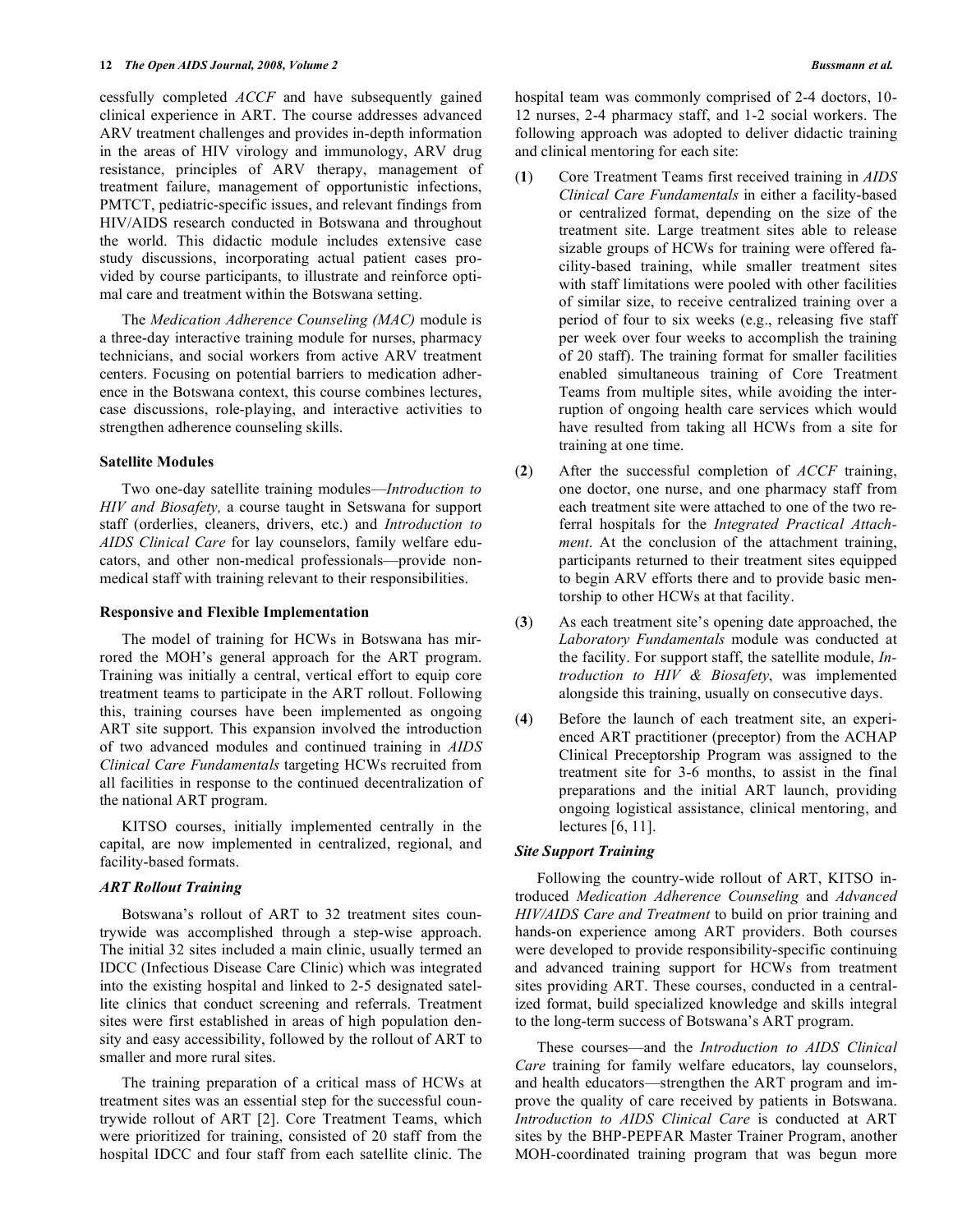recently to provide on-site supportive training, mentoring, and clinic management assistance to operating ART sites.

 In addition, following the initial training of core HCW teams for each treatment site, *ACCF* is now being provided to all HCWs in Botswana. Staff reassignment, resignation, and replacement create a continuing need for the baseline training provided in the *ACCF* module.

## **RESULTS**

 KITSO training has been integral for the skills preparation of all 32 national treatment sites during the countrywide ART rollout, as well as ongoing training to support the continued functioning and expansion of site efforts. In response to the MOH's instructions, different training modules have been developed, implemented, and prioritized as emerging needs were identified (Fig. **2**).

examinations (Fig. **4**). The mean change in pre- and post-test score was significantly higher for nurses  $(p<0.001)$  than for doctors, most likely due to lower baseline knowledge of the nurses, and doctors generally reaching maximal scores (ceiling effect) at the time of final examination.

 As part of site preparation, 553 HCWs were trained in *Laboratory Fundamentals*, and 687 support staff participated in *Introduction to HIV & Biosafety*. In addition, 95 HCWs completed *Integrated Practical Attachment* during the initial rollout period.

 More recent additions to the KITSO curriculum, the advanced modules *Medication Adherence Counseling* and *Advanced HIV/AIDS Care and Treatment* have trained 266 and 241 HCWs, respectively. Through December 2006, 453 nonmedical professionals have completed the satellite module *Introduction to AIDS Clinical Care*.



**★** discontinued after the completion of roll-out to the 32 major hospital-based ART sites

**Fig. (2).** Training course implementation: time line and training output.

 Since its first offering in July 2001, *AIDS Clinical Care Fundamentals* has served as a gateway course, preparing Botswana's HCWs to provide quality ART specific to the Botswana setting. Between July 2001 and December 2006, 4957 participants completed this module. During that period 68.5% of trainees were from the nursing professions and nearly 15% were medical doctors (Fig. **3**).

 Nurses and doctors participating in *ACCF* take different final examinations tailored to their clinical responsibilities. In the period 2003–2006, both professions demonstrated marked improvement in knowledge, as illustrated by the improved scores between the baseline assessments and final

 KITSO training lectures have been customized and utilized in the ART training programs of several other countries, including Tanzania [12] and Lesotho [13].

## **DISCUSSION**

 Training is a necessary prerequisite for the scale-up of HIV/AIDS care and treatment programs. In Botswana, there has been a demonstrated increase in both the number of HCWs completing *AIDS Clinical Care Fundamentals* and the number of patients receiving ART (Fig. **5**). With over 80,000 persons currently receiving ART in Botswana, along with thousands more in HIV care, the KITSO AIDS Training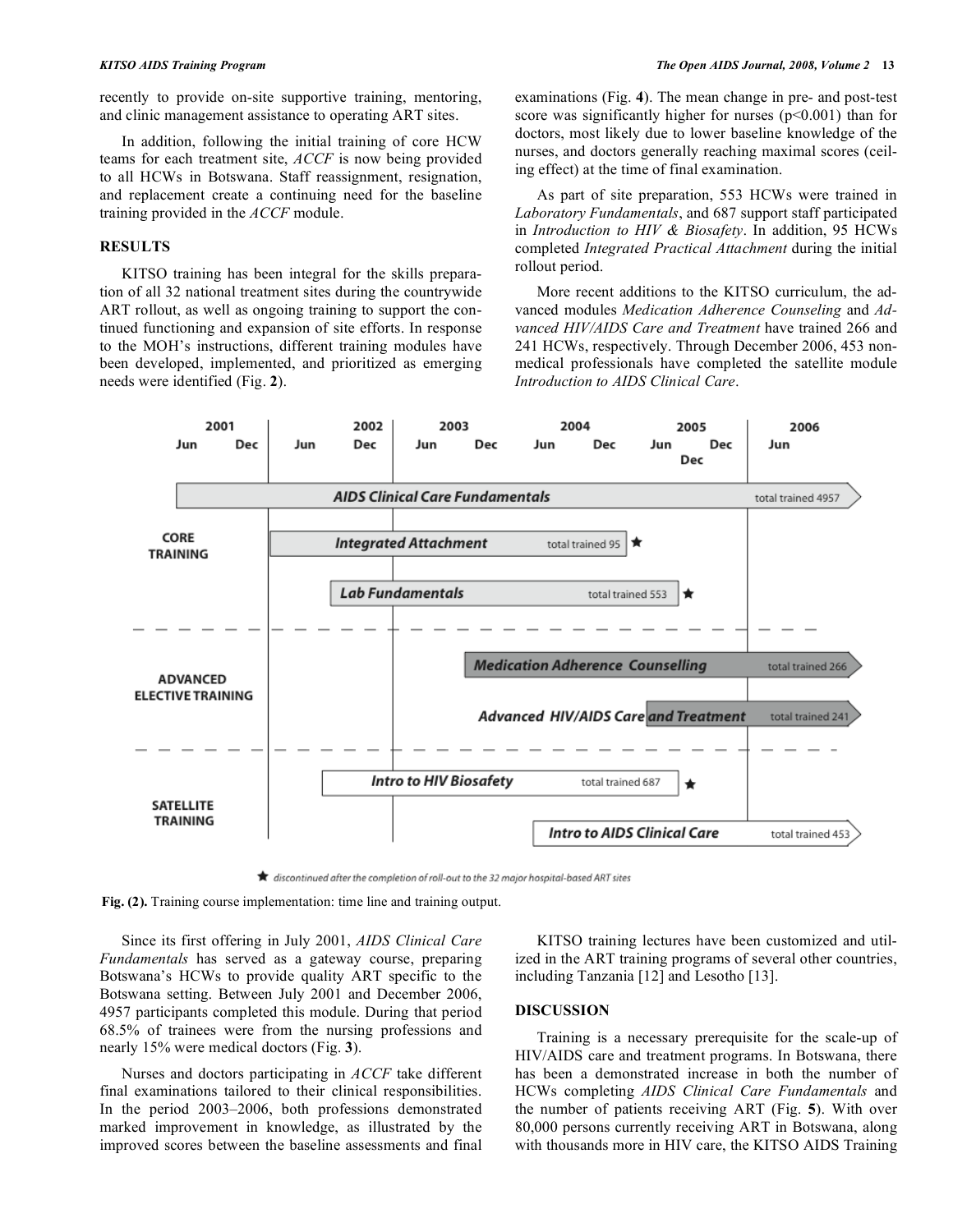Program has been a significant factor in the successful expansion of both HIV care and ART nationally.



**Fig. (3).** AIDS clinical care fundamentals: Cumulative training numbers per profession, 2001-2006.



**Fig. (4).** Mean pre- and post- ACCF assessement scores by profession across years 2003-2006.

 Standardized training modules and the coordination of KITSO training with MOH scale-up plans have been instrumental in ensuring the steady pace of Botswana's ART rollout. The establishment of a single, standardized training curriculum ensured the consistent and uniform teaching of fundamental aspects of ART such as eligibility criteria, first-line regimens, monitoring of efficacy and tolerability, and adherence and has prepared Botswana's health care professionals to provide high quality HIV/AIDS care and treatment. Standardized training modules and course materials also facilitated the utilization of experienced international practitioners, as well as national clinicians, to conduct *AIDS Clinical Care Fundamentals* courses and thereby enhanced both the training capacity and the quality of training.

 Flexibility in implementation of training has been an important factor in achieving a high volume of training without the disruption of overall healthcare services. Training staff from large urban and semi-urban healthcare centers, as well

as from small rural facilities requires different logistical approaches to training implementation. Other ART initiatives in the region will have to develop their own strategies according to their individual needs and resources [14, 15]. Operational research concerning optimal training methodologies, the effectiveness of various follow-up mechanisms, and long-term patient outcomes is certainly warranted [9].

 Another important feature in the design and implementation of KITSO has been the close collaboration of national faculty with international HIV experts. This ongoing process began in 2001, and resulted in training modules that balance up-to-date medical and scientific information within the context of existing national guidelines and available diagnostic capacities. This mutual exchange of expertise has built capacity in ART and aided national clinicians in developing their own experience and expertise. When the national ART program was officially launched in January 2002, a core of capable clinicians was already in place. Training continued ahead of the rollout timetable, preparing sites in sequence for their involvement in the national program.

 Efforts in sub-Saharan Africa to scale-up ART programs have been constrained by a lack of trained medical personnel characterized by both acute staff shortages and general inexperience and lack of training in ART. Recruiting additional HCWs is often slow and not always possible, thus upgrading staff training is a necessity. Innovative "task-shifting" that broadens the health care capacity base is also an option to address immediate challenges of unmet patient care needs, but this option will necessitate an even greater emphasis on standardized and expanded training efforts [3, 16].

## **Ongoing Challenges**

 With ART now available countrywide, Botswana is wellpositioned to further improve ART accessibility by extending the prescription and distribution of comprehensive ART services to existing, affiliated satellite clinics even if physicians are not available in these clinics. Some satellite clinics have already begun to provide ART treatment, and training of full staff complements in these facilities is currently underway, alongside the ongoing need for continuing education, refresher courses, advanced training, and timely information regarding revisions and amendments made to national treatment protocols.

 The long-term need for ART in Botswana and elsewhere requires that adequate knowledge in HIV/AIDS care and treatment is integrated into the pre-service training curricula for all health professionals. Within the healthcare sector, the retention of trained staff with ART experience is critical to the program's long-term success. KITSO-trained HCWs have been recruited into HIV/AIDS programs in other countries, a fact that underscores the successes of Botswana's training and treatment efforts, but hampers expansion of the Botswana program, especially in the context of a generally understaffed health system. In addition, care should be taken to avoid transferring staff with ART experience to locations and duties that do not utilize the training they have received and the skills they have acquired.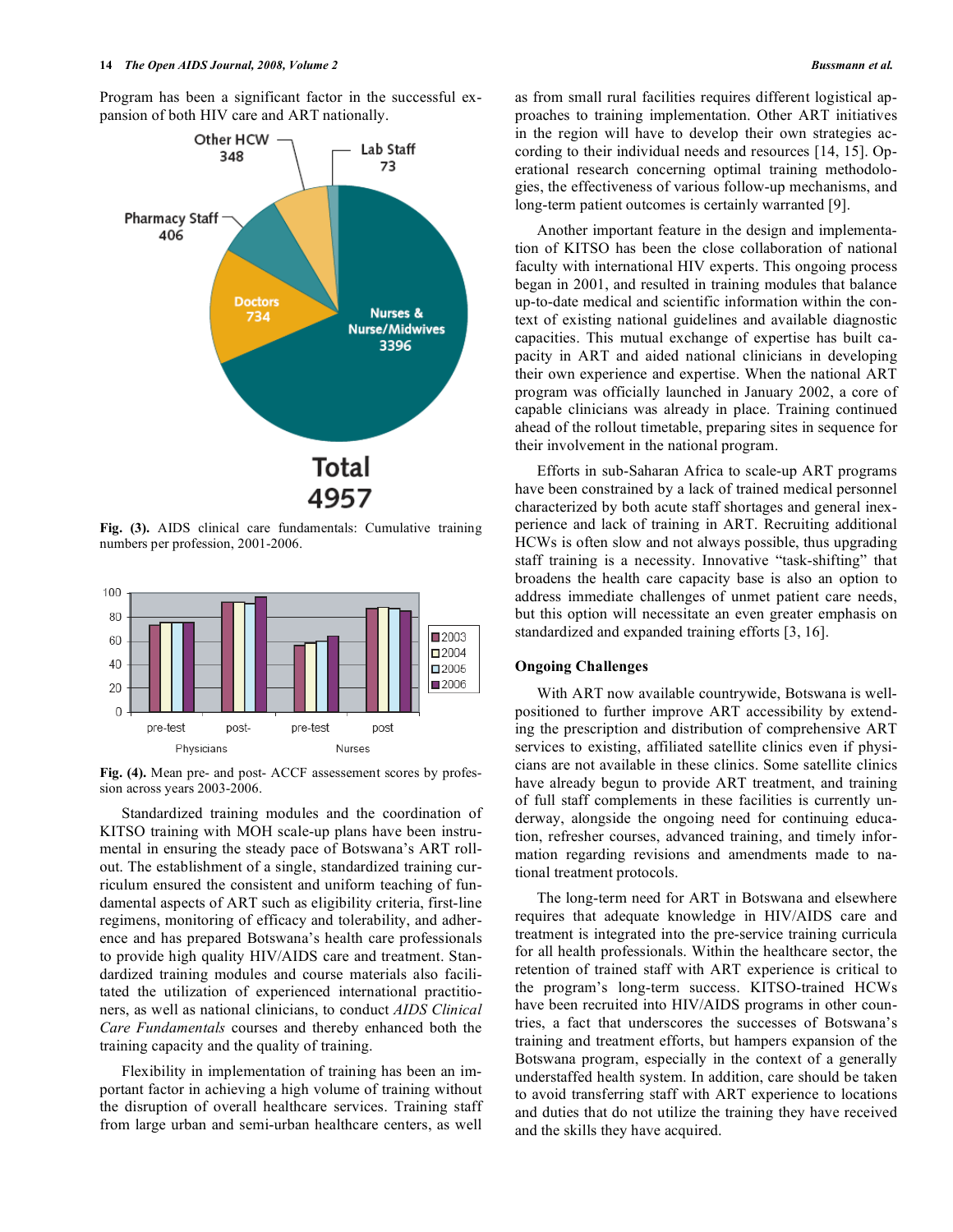

**Fig. (5).** Cumulative numbers of HCWs trained in ACCF and patients on ART 2001-2006.

 Finally, training programs like KITSO cannot be static creations. Programs must be responsive to advances in HIV/AIDS care and to the evolving needs of the health sector they serve. KITSO seeks to be flexible and responsive as new research emerges and as Botswana's training needs change. For example, in view of the fact that a majority of patients in the ART program are women, and in view of the revived desire to have a child following restoration of health on ART [17], a new module on *HIV and Women's Health* is now being developed to focus on special care and treatment considerations for women living with HIV, including family planning issues.

## **CONCLUSION**

 As a single, standardized, national training program coordinated by the MOH, the KITSO AIDS Training Program is a model of HIV/AIDS care training which can expand health care capacity in response to the HIV/AIDS epidemic. KITSO has been an indispensable element in Botswana's nationwide rollout of ART. Through timely implementation of a standardized curriculum, broad collaboration, high quality country-specific instruction, effective monitoring and evaluation, and strong MOH leadership and coordination, KITSO could serve as a training model for many countries in the early stages of national HIV care and ART program implementation.

#### **ACKNOWLEDGEMENTS**

 The authors would like to acknowledge the leadership and guidance of the Botswana Ministry of Health and the Botswana–Harvard School of Public Health AIDS Initiative Partnership for HIV Research and Education, the commitment and dedication of KITSO faculty members and the KITSO-BHP team, and contributions of all training partners participating in the broader KITSO AIDS Training Program, particularly the Botswana-Baylor Children's Clinical Centre of Excellence, the University of Pennsylvania, the ACHAP Clinical Preceptorship Program, the BHP-PEPFAR Master Trainer Program, and the Private Practitioner Association of Botswana.

 KITSO-BHP has been made possible through an initial private seed grant and ongoing support from the African Comprehensive HIV/AIDS Partnerships (ACHAP) and the Botswana Ministry of Health.

## **REFERENCES**

- [1] Puvimanasinghe J, *et al.* MASA Report. Gaborone: Ministry of Health, Botswana; 2007.
- [2] Wester CW, Bussmann H, Avalos A, *et al*. Establishment of a public antiretroviral treatment clinic for adults in urban Botswana: lessons learned. Clin Infect Dis 2005; 40: 1041-1044.
- [3] Aitken J-M, Kemp J. HIV/AIDS, equity and health sector personnel in Souther Africa. EQUINET Discussion Paper Regional Network for Equity in Health in Southern Africa (EQUINET) 2003; Report No. 12.
- [4] Huddert J, Picazo O, Duael S. The Health Sector Human Resource Crisis: An Issues Paper. Issue paper. Washington, USA. Support for Analysis and Reseach in Africa (SARA)- Academy of Educational Development 2003.
- [5] Kober K, Van Damme W. Scaling up access to antiretroviral treatment in southern Africa: who will do the job? Lancet 2004; 364: 103-107.
- [6] Miles K, Clutterbuck DJ, Seitio O, Sebego M, Riley A. Antiretroviral treatment roll-out in a resource-constrained setting: capitalizing on nursing resources in Botswana. Bull World Health Organ 2007; 85: 555-560.
- [7] Narasimhan V, Brown H, Pablos-Mendez A, *et al*. Responding to the global human resources crisis. Lancet 2004; 363: 1469-1472.